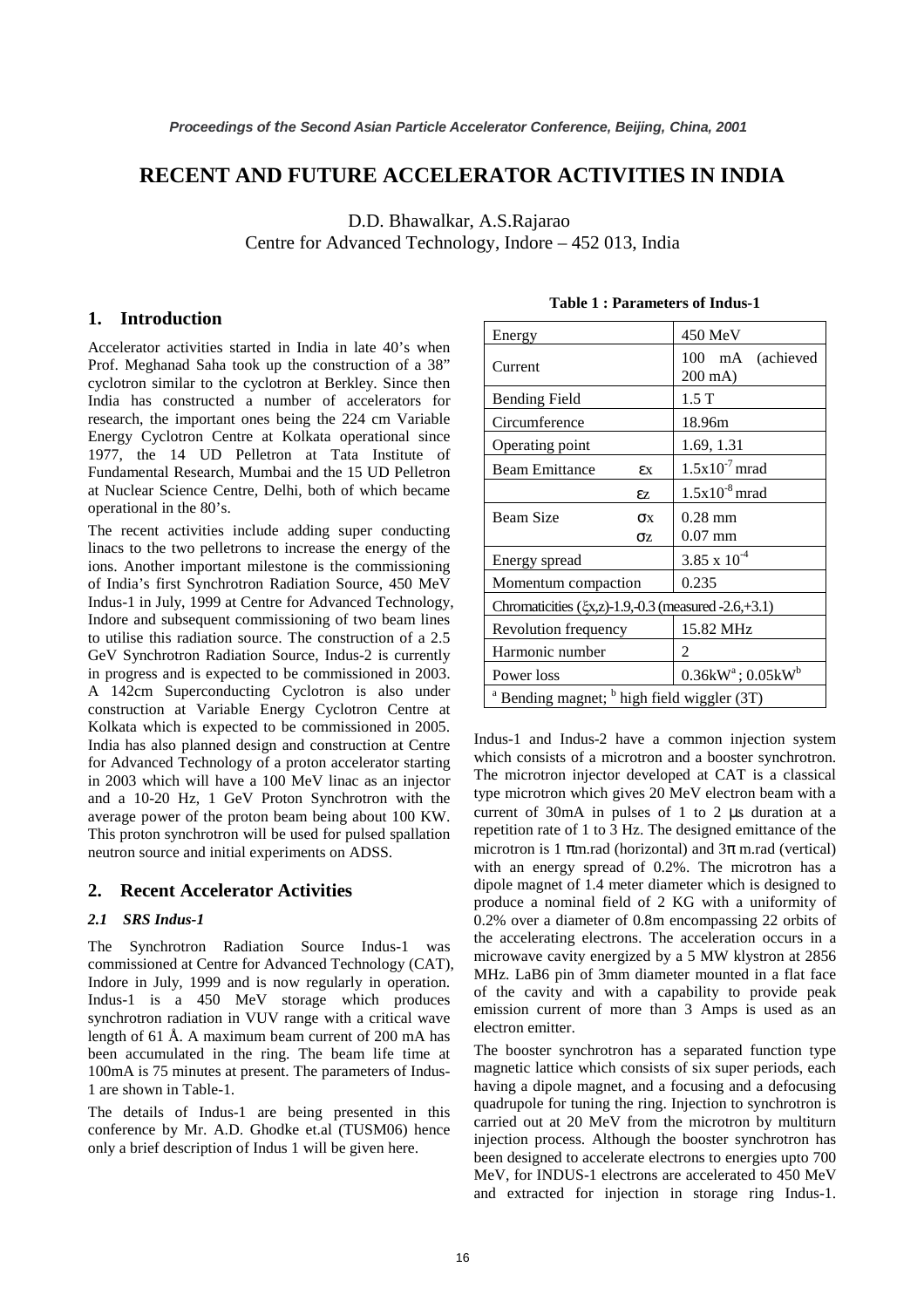Electrons of 700 MeV energy will be injected in Indus-2 where they will be accelerated to 2-2.5 GeV and stored.

The magnetic lattice of the storage ring INDUS-1 consists of four super periods, each having one dipole magnet with a field index of 0.5 and two doublets of quadrupoles. Besides providing enhanced tuneability the present lattice design also gives improved beam emittance. For injecting electrons in the storage ring, a scheme using one kicker magnet is used. Current is built up in INDUS-1 through successive injection of electron bunches from the booster synchrotron.

The first electrons were stored at 450 MeV in INDUS-1 on 21<sup>st</sup> April 1999. After optimisation of the tune points, injection and storage of electrons in INDUS-1 became routine and the stored current gradually increased. On 8<sup>th</sup> June 1999, a stored current of 100 mA was achieved which was the design value. As with every SRS, when electrons are stored, the vacuum degrades due to synchrotron radiation induced photodesorption of adsorbed gases. This adversely affects both the life of the stored electrons and the number of electrons that can be stored for a given injector current. With time the vacuum improved and a half life of nearly 1 ½ hours could be achieved for stored current of 100 mA. With improving vacuum it was also possible to store even larger current and on  $16<sup>th</sup>$  April 2001 200 mA was stored in INDUS-1.

Although INDUS-1 storage ring has four magnets, beamlines can be drawn only from three bending magnets since the fourth bending magnet is close to the injection septum and the transport line from the booster synchrotron. Each dipole magnet vacuum chamber has two ports thus permitting six beamlines on INDUS-1. Keeping in mind the potential users, it was decided to construct in the first phase, the following five beamlines:

- 1. Radiometry beamline
- 2. Angle-integrated photoelectron spectroscopy beamline
- 3. Angle-resolved photoelectron spectroscopy beamline
- 4. High resolution spectroscopy beamline
- 5. Photophysics beamline

Of these, the first beamline was to be developed by CAT, the second by the Inter-University Centre at Indore and the remaining by Bhabha Atomic Research Centre, Mumbai. The first two beamlines were commissioned in November 2000, and the third beamline is presently being commissioned. The remaining two beamlines are under various stages of completion.

When construction of INDUS-1 was started it was decided to develop most of the technologies required for INDUS-1. There were two reasons for this. First, due to embargo, importing of many of the components was becoming difficult. Secondly, developing indigenously these technologies would not only raise India's technological capabilities but will also allow us to take up construction of even larger accelerators in future. Thus it was decided to take up development of technologies of ultra high vacuum, magnets, RF and microwaves, ferrites, precision power supplies etc. and develop and manufacture all components of INDUS-1 indigenously.

### *2.2 SRS Indus-2*

Indus-2 is a 2.5 GeV storage ring. Table-2 gives the major parameters of Indus-2. While the work on Indus-2 started in 1996 as a 2 GeV storage ring, the proposed energy was increased to 2.5 GeV in 1998 as per the recommendations of International Advisory Committee of the project. The RF frequency was also increased from 189 MHz to 505 MHz as per the recommendations of the RF experts in the committee. Subsequently all the subsystem designs were modified and work started afresh. An expanded chasman green lattice has been selected and optimised for Indus-2. The magnetic structure of the storage ring is given in Figure-1. The storage ring has 8 unit cells providing 4.5 m long straight sections. The unit cell has two  $22.5^\circ$ bending magnets, a triplet of quadrupoles for the control of dispersion in the acromat section, two quadrupole triplet for the adjustment of beam sizes in the long straight section and four sextupoles in the acromat section for the correction of chromaticities. With the pressure in the vacuum chamber in which the beam circulates less than  $10^{-9}$  mbar the beam life time is estimated to be 24 hours. The details of each subsystems as well as their present status is presented separately in the invited talk on Status of Indus-2 in this conference by Mr. A.S. Raja Rao (MOD01). The installation and commissioning of the ring is expected to be completed by middle of 2003.

**Table 2 : Parameters of Indus-2** 

| Maximum Energy                            | $2.5 \text{ GeV}$            |
|-------------------------------------------|------------------------------|
| Lattice Type                              | <b>Expanded Chasman</b>      |
|                                           | Green                        |
| Superperiods                              | 8                            |
| Circumference                             | 172.4743 m                   |
| Maximum Current                           | 300 mA                       |
| <b>Beam Emittance</b><br>εx               | $5.81x10^{8}$ mrad           |
| εy                                        | $5.81x10^{9}$ mrad           |
| Available Straight Section                | 5                            |
| for insertion devices                     |                              |
| Maximum Straight length                   | $4.5 \text{ m}$              |
| available<br>for<br>insertion             |                              |
| devices                                   |                              |
| <b>Beam Size</b><br>$\sigma$ <sub>x</sub> | $0.234$ mm                   |
| (Cen.of bending magnet) $\sigma$ z        | $0.237$ mm                   |
| Beam envelope vacuum                      | $< 1$ x10 <sup>-9</sup> mbar |
| Beam life time                            | 24 Hrs                       |
| RF Frequency                              | 505.812 MHz                  |
| Critical Wavelength                       | 1.98 Å Bending Magnet        |
|                                           | $0.596$ Å (High Field        |
|                                           | Wiggler)                     |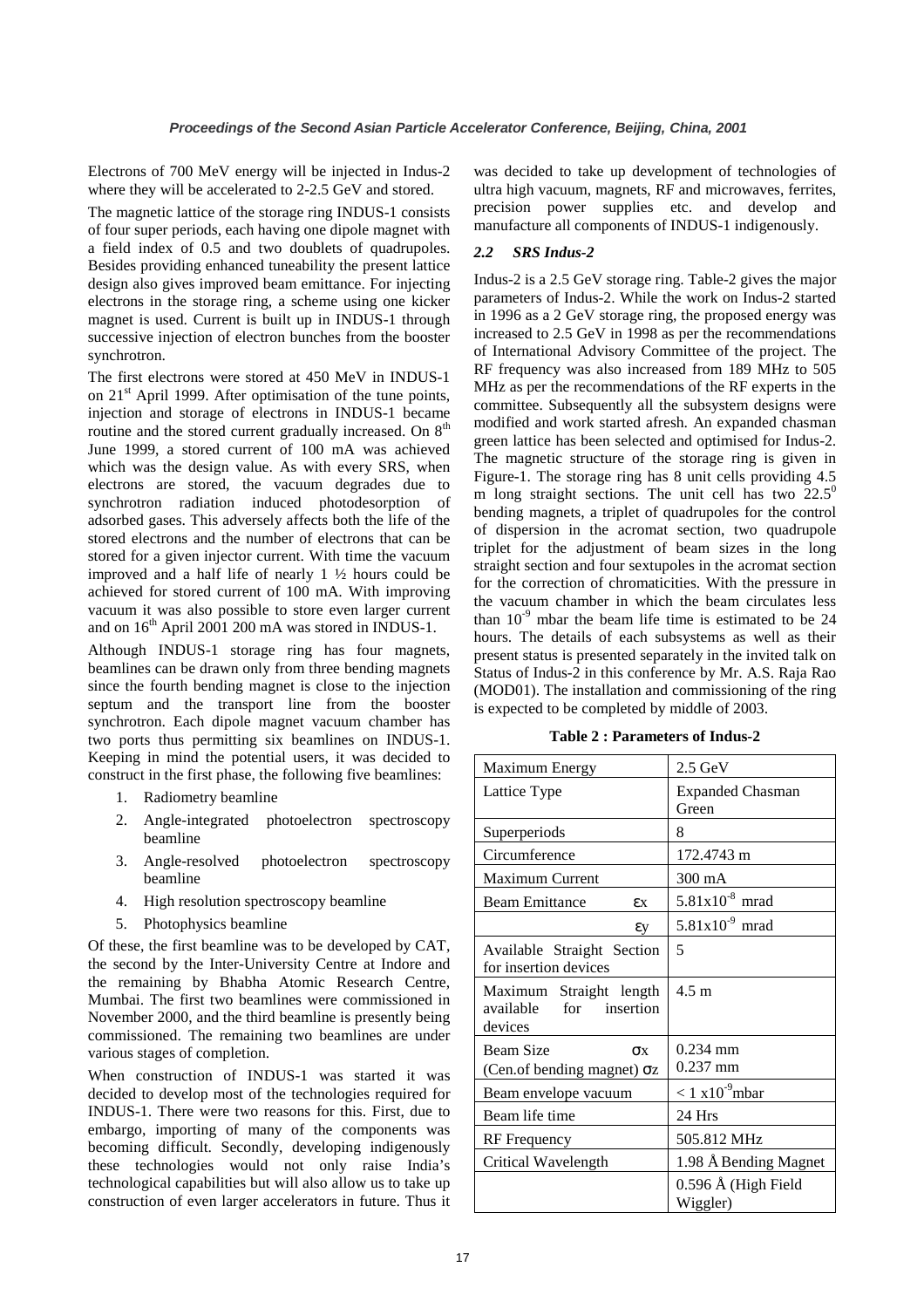Indus-2 has provision for 22 beam lines from dipoles and 5 beam lines from insertion devices in the straight sections. Six beam lines are expected to be fully operational by 2005.



**Fig-1: Layout of Indus-2** 

#### *2.3 Superconducting Cyclotron*

A room temperature cyclotron with  $K=130$  is operating at the Variable Energy Cyclotron Centre (VECC) at Kolkata as a national facility for nuclear physics and allied research since 1980. The cyclotron now accelerates heavy ion beams that are produced by a 6.4 GHz electron cyclotron resonance (ECR) heavy ion source which was indigenously developed and commissioned in 1998. Low energy ions from the source are injected axially into the cyclotron. At present beams of neon and oxygen ions are accelerated.

With users demanding a higher energy cyclotron, VECC initiated a project to develop a superconducting cyclotron with  $K = 500$ .

This cyclotron will accelerate light ions to 80 MeV/Nucleon and heavy ions to 10 MeV/ Nucleons. A cross-section of this cyclotron and its main parameters are given in fig 2. and table 3. respectively.

The diameter of the superconducting main magnet is 142 cm. The superconductor is niobium-tin strands embedded in copper. This magnet is designed to give maximum hill field of 5.8 T and maximum valley field of 4.3 T. An Indian manufacturer developed a coil winding machine for this magnet. The cyclotron has three Dee's each phased 120 electrical deg. apart and each fed by a 100 kW RF amplifier in the frequency range of 9-27 MHz. The Dee voltage is 80KV maximum giving energy gain of 240 kV/turn. Heavy ions are produced in a high performance 2β mode Electron Cyclotron Resonance (ECR) heavy ion source operating at 14.5 GHz.



**Fig. 2 : Schematic of Superconducting Cyclotron** 

**Table 3 : Parameters of Superconducting Cyclotron** 

| Max. Energy of Ions      |                     |
|--------------------------|---------------------|
| Light Ions               | 80 MeV/nucleon      |
| <b>Heavy</b> Ions        | 10MeV/nucleon       |
| Pole diameter            | $142 \text{ cm}$    |
| <b>Extraction radius</b> | $67 \text{ cm}$     |
| Hill field (Max)         | 5.8 Tesla           |
| Valley field (Max)       | 4.3 Tesla           |
| Weight of magnet         | 100 Tons            |
| RF frequency             | 9-27 MHz            |
| Dee angle                | $3.53^{\circ}$      |
| Number of Dees           | 3                   |
| RF power                 | $2\times80$ kW      |
| Dee voltage              | 80 kV               |
| Energy gain              | 240 kV/turn         |
| Ion source               | <b>External ECR</b> |
| Injection                | Axial injection     |
| Vacuum                   | $10^{-7}$<br>Torr   |

The superconducting cyclotron is expected to be commissioned during 2005. Since Dr. R.K. Bhandari is giving a talk at this conference on this superconducting cyclotron, only a brief description is given above.

#### *2.4 Radioactive Ion Beam*

An ISOL-post accelerator type of Radiative Ion Beam (RIB) facility is presently being built at VECC, Kolkatta.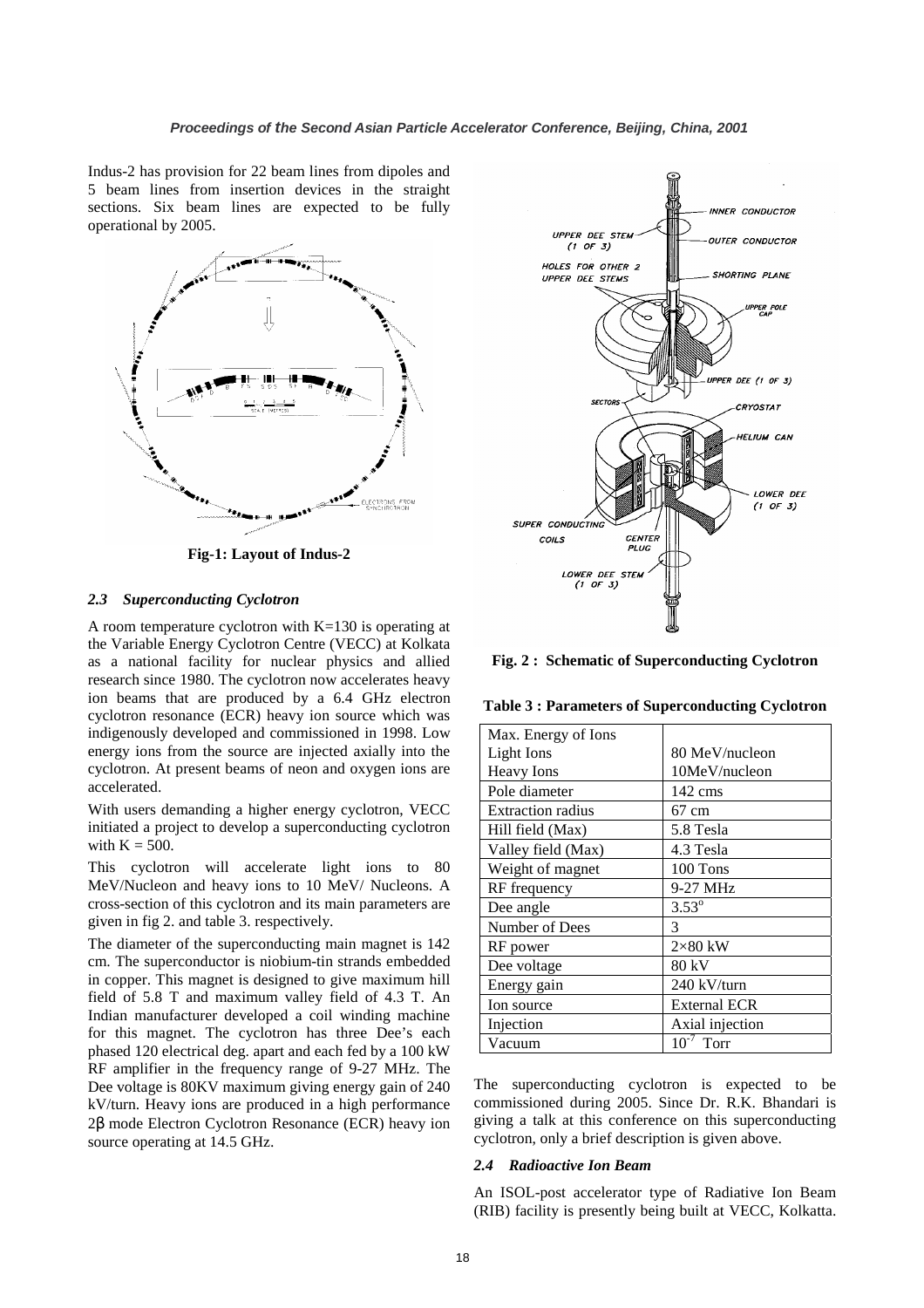The project received approval and first level of funding in August 1997 for the phase-1. This phase is the R & D phase and will be completed by the end of the year 2002 or early 2003.

In the present scheme nuclei will be produced inside a thick target using the proton and  $\alpha$  particle beam from the K= 130 variable energy cyclotron at VECC. The radioactive atoms diffusing out from the thick target will be ionised to  $q = 1 + i$  in the integrated target-ion-source and then transported to an on-line ECRIS where  $q = n+$ RI Beams will be produced in a novel two-ion-source mode. Alternately, in the case of gaseous activity, the radioactive atoms will be directly transported to the ECRIS by mean of a transfer tube. The desired RI Beam with an energy of 1.5 keV/u and  $q/A=1/16$  will be separated in the low energy beam transport line after the ECRIS and will be accelerated to 80 keV/u in a heavy-ion Radio Frequency Quadrupole (RFQ) linac. Subsequently, the RI Beams will be accelerated from 80 keV/u to the desired final energy in a heavy-ion Inter digital-H linac. In phase-I RI Beams up to about n .4 MeV/u will be produced.

The major thrust in phase-1 will be in completing the R  $\&$ D on the individual components of the RIB facility viz. the thick-target integrated ion-source, on-line ECRIS, the two-ion-source the pre-buncher and the RFQ and linac post-accelerators. These components will form the main building blocks of the final facility. A considerable amount of progress has been achieved in the development of the various sub-systems.

### *2.5 Folded Tandem Ion Accelerator*

A folded tandem ion accelerator (FOTIA) has been set up at Bhabha Atomic Research Centre, Mumbai . The first beam on target was delivered in April, 2000 and was of carbon 12 ions with an energy of 12.5 MeV. The accelerator has the capability to accelerate heavy ion beams upto A~40 and beam energy upto 66 MeV with a maximum terminal voltage of 6 MV. These beams will be used for research in the field of nuclear physics, astrophysics, material science, accelerator mass spectrometry, atomic spectroscopy, and others.

The construction of FOTIA involved development of the state of the art technologies of several vital components such as high voltage generator, sulphur hexafluoride gas handling system, electrostatic lenses and advanced electronic systems.

## *2.6 Pelletron Facilities*

A 14 UD 15 MV pelletron accelerator at Tata Institute of Fundamental Research, Mumbai is in operation since 1988. A 15 UD, 16 MV pelletron accelerator at Nuclear Science Centre, Delhi is also in operation since 1990. These medium energy heavy ion accelerators are capable of providing beams of accelerated nuclear particles such as protons, alpha particles and different types of heavy ions at energies sufficiently high for conducting nuclear research in a variety of new and interesting regimes.

Upgradation work was taken up for both the pelletrons to add superconducting linacs to the two pelletrons to increase the energy of the ions. The linac booster for 14 UD pelletron at Mumbai consists of 7 modules each having 4 superconducting quarter wave resonator (QWR) to achieve an energy gain of 14 MeV/Q. These superconducting QWR are made of OFHC copper coated with Pb. All the 7 modules of the linac will be commissioned by the end of 2001. The linac booster for the 15 UD pelletron at Delhi has similar construction but uses Nb in place of Pb for the superconducting material. This is also expected to be commissioned during the year 2002.

## **3. Future Accelerator Activities**

## *3.1 Spallation Neutron Source*

Planning is now underway for a major accelerator, the spallation neutron source which will have a 100 MeV linac as an injector and a 10-20 Hz, 1 GeV proton synchrotron. The average power of the proton beam will be about 100 KW. Work is expected to start on this project in the year 2003 at Centre for Advanced Technology, Indore. The project has been approved in principle by the Indian Government and conceptual design is under progress. The 100 MeV proton linac will be designed for 5 mA CW current. In such a mode this linac can inject the proton beam into a superconducting linac to accelerate the protons to 1 GeV nominal energy. This could then be used for transmutation of radio active wastes or for a nuclear reactor based on accelerator driven subcritical system. India is particularly keen to use such a scheme for using its vast thorium resources .

Currently the following configuration is being explored. An ion source sill produced H+ and H- ions of 50 keV energy. The beam current for H- ions will be >20 mA. A low energy beam transport will transport this beam to a RFQ. The RFQ will have a 4 wane cavity made of OFHC copper. The operating frequency will be 350 MHz. The RFQ will accelerate protons to 4.5 MeV energy. In CW mode, a current of about 10 mA is expected from the RFQ. The proton beam from RFQ will be coupled to a DTL structure through a suitable beam transport line. The DTL section will consist of 2 tanks each having three segments, will accelerate the proton beam to 20 MeV energy. The radiofrequency of DTL section which will accelerate the protons to 100 MeV.

The 100 MeV proton beam will be injected in a proton synchrotron which will accelerate them to 1 GeV energy. The proton synchrotron will have a FODO lattice with super-periodicity of 3. The circumference of the synchrotron will be 147 m. The lattice will have 24 dipoles, 48 focussing and defocusing quadrupoles, 21 sextupoles and 6 harmonic sextupoles. The dipole field at injection will be .257 T and at extraction will be 1 T. The RF frequency at injection will be .875 MHz and at extraction 1.75 MHz. The peak RF voltage will be 100 kV giving a maximum energy gain per turn of 25 keV.